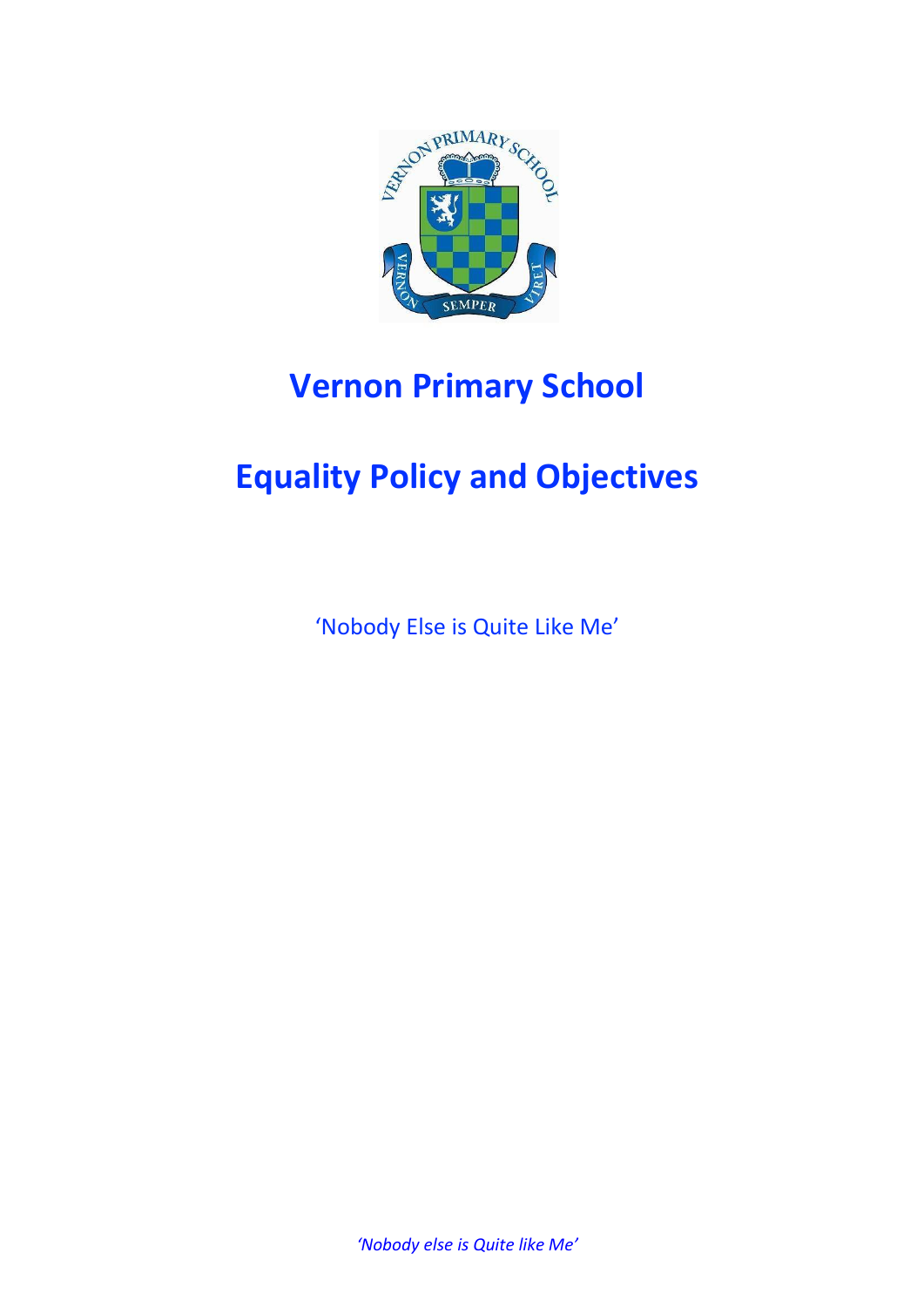### **Equality Act 2010**

*'The Equality Act 2010 provides a single, consolidated source of discrimination law, replacing all the previous UK anti-discrimination laws. This Act 2010 defines types of unlawful behaviour in relation to persons with protected characteristics. This Act 2010 applies to all schools including maintained and non-maintained special schools. The guidance provides information about the types of behaviour that are unlawful and information about the characteristics that are protected under the Act. The Equality Act 2010, specific duties (Regulations, 2011), introduced new specific equality duties to help public authorities meet their new obligations under the general duty. These specific duties apply to all schools.'* 

## **In order to comply with their specific duties, schools are required to do the following:**

- Publish information to demonstrate how they are complying with the public sector equality duty or "general duty";
- Prepare and publish equality objectives *(Appendix A)*.

In this document, Vernon Primary school will set out to inform parents/carers and staff of our aims and objectives in promoting equality through our daily practice across the school community.

### **Introduction:**

At Vernon, we are committed to promoting an understanding of equality and diversity throughout our school life. The overall objective is to provide a framework for the school to pursue its equality objectives *(Appendix A)* to eliminate unlawful discrimination and harassment; promote equality of opportunity; and promote good relations and positive attitudes between people of diverse backgrounds in all its activities. The school will endeavour to create a community where pupils are well prepared for life in a diverse society. We aim to ensure that all members of the school community through their contact with the school are treated with fairness and respect at all times. At Vernon we will:

- Eliminate unlawful discrimination, harassment and victimisation
- Advance equality of opportunity between different groups
- Foster good relations between different groups

This policy is based on the following core values as expressed in the Schools' Aims and Values.

# **Vision and Aims:**

Our aim at Vernon Primary School is to help prepare our children to value and embrace their future. We believe that the children are our richest resource and we seek to foster a love of learning and of life. Our School is a vibrant, dynamic learning community, building positive relationships with all children, staff, parents/carers and the wider community. We have an open door policy which means that parents/carers are always welcome to come and talk to us if they have any concerns or issues that they would like to raise. We adopt a child-centred holistic approach to the planning and delivery of the curriculum, ensuring that all our children receive their entitlement of a broad and balanced education. We endeavour to create an open and friendly environment where individual children's needs are met. This will enable them to flourish in our School and achieve their full potential.

# **Our School Aims:**

- To create a rich, safe, stimulating and purposeful learning environment to enable children to grow in confidence and work with independence;
- To encourage, praise and reinforce success, celebrating efforts, enabling all children to gain a sense of achievement;

# *'Nobody else is Quite like Me'*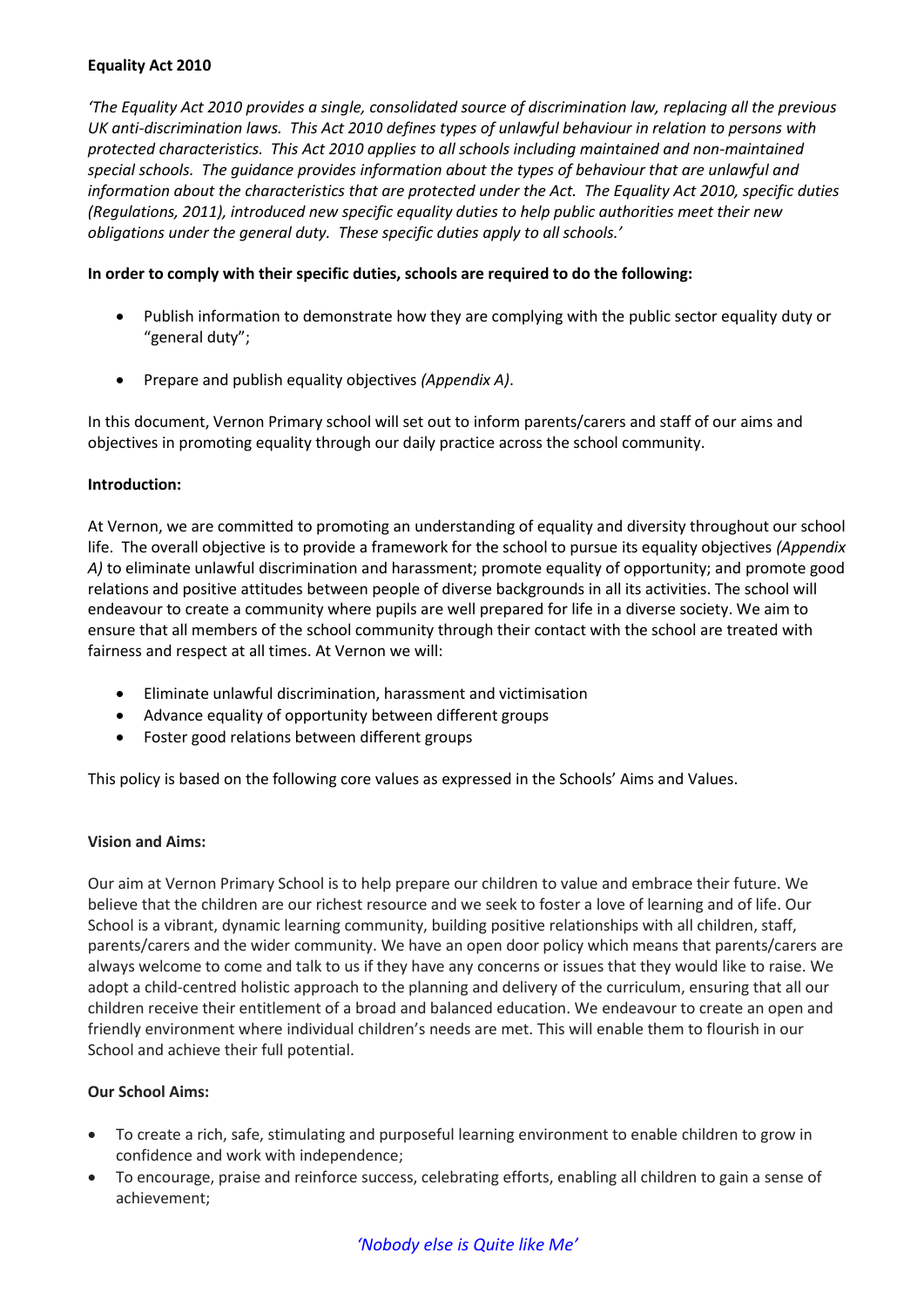- To encourage and welcome the wider community into the daily life of our School, drawing on the skills of others and working in partnership to further support and extend children's learning;
- To help each child to achieve their full potential, by aiming for excellence, in providing a broad, balanced and challenging curriculum that meets the needs of individual children;
- To enrich the curriculum through educational visits, visitors and extensive use of the environment;
- To nurture a life-long love of learning and support children in making the right choices socially, morally, spiritually, culturally and emotionally;
- To promote full inclusion and equal opportunities for everyone in the community;
- To work in true partnership with parents, carers and the community, involving them in the evaluation of the school's successes;
- To give responsibility to learners and develop their self-confidence by contributing to the community;
- To build on our very high expectations for success.

### **Teaching and Learning**

School Curriculum planning takes account of the needs of all pupils and considers them in relation to the various equality strands. This is in-line with our key values which are stated below.

### **Curriculum Values**

The key curriculum drivers (values) for our school, **Creativity and Curiosity; Independence; Respect and Cooperation**, thread through our planning, teaching and learning across the whole school, ensuring that our ethos is consistent and progressive from Reception to Year 6. These values prepare our pupils for modern Britain and as such, we feel that they play an integral role in shaping our curriculum and celebrating diversity through equality practices. Teachers ensure that the classroom is an inclusive environment in which pupils feel safe, included and their contributions are valued. Through collaborative learning opportunities children become equipped with lifelong skills, a love of learning and we aim for all children at Vernon to become confident in driving their own learning forwards, striving to achieve their potential. The importance of learning through our core values and beliefs are embedded in daily practice. The Personal Development curriculum provides further opportunities to explore equality at a greater depth of understanding.

# **Discrimination**

#### **Direct Discrimination**

The Equality Act 2010 defines direct discrimination as occurring when someone is treated less favourably than another person because of a protected characteristic they have, are perceived to have or because they are associated with someone who has a protected characteristic.

The protected characteristics as set out in Section 4 of the Equality Act 2010 are:

- Age;
- Disability or long term health condition;
- Marriage and civil partnership;
- Pregnancy and maternity;
- Race (which includes ethnic origin, colour and nationality);
- Religion or belief;
- Gender (gender reassignment);
- Sex (Previously referred to as gender);
- Sexual orientation.

At Vernon we will foster good relations for those who share a protected characteristic and those who do not. Our focus will be on promoting understanding and tackling prejudice.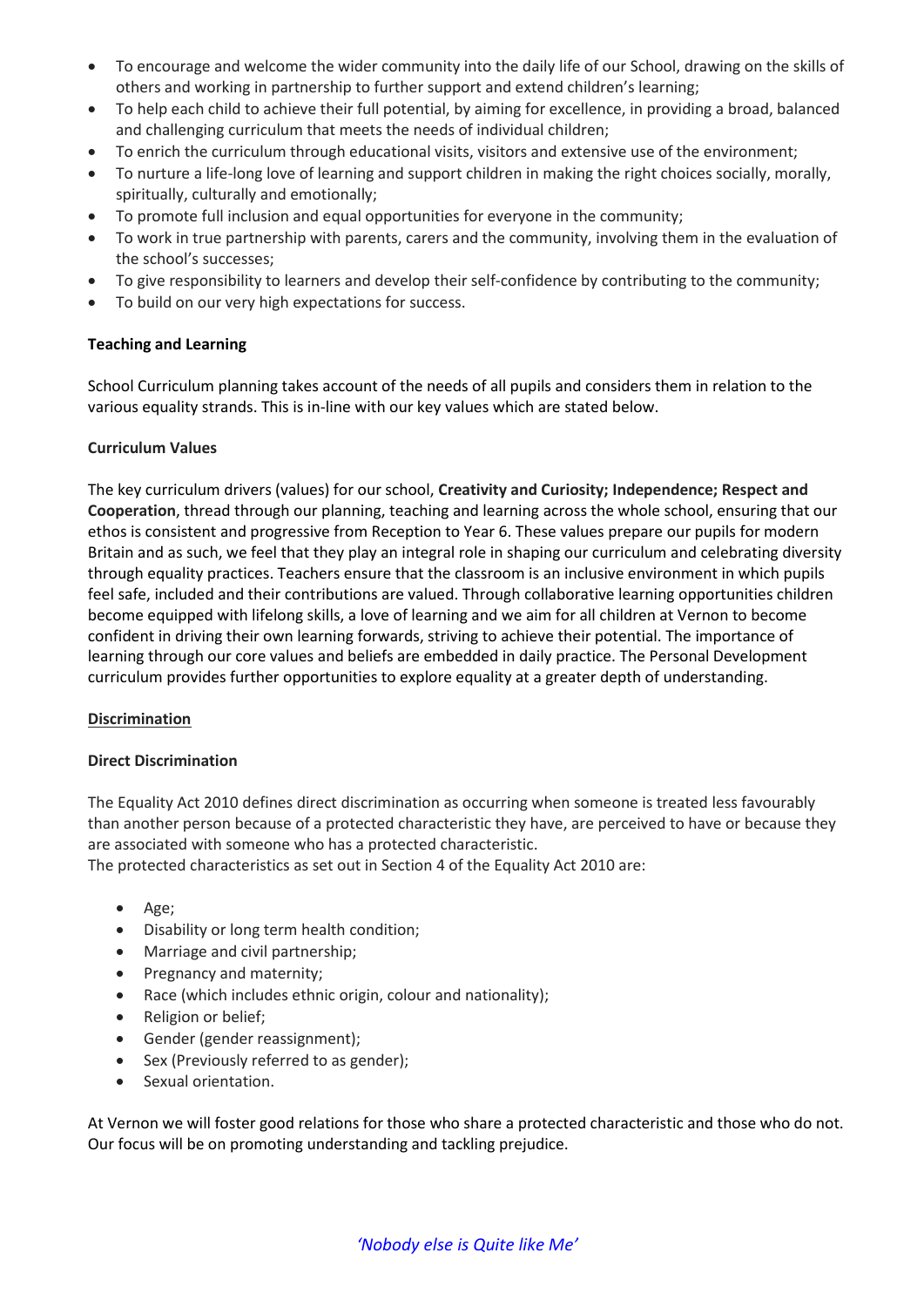#### **Indirect Discrimination**

The Equality Act 2010 defines indirect discrimination as occurring when a condition, rule or policy in the school is applied to everyone but particularly disadvantages people who share a protected characteristic. Indirect discrimination can be justified if you can show that you acted reasonably in managing your school, i.e. that it is 'a proportionate means of achieving a legitimate aim.'

#### **Harrassment**

Harassment has a specific legal definition in the Equality Act: it is "unwanted conduct, related to a relevant protected characteristic, which has the purpose or effect of violating a person's dignity or creating an intimidating, hostile, degrading, humiliating or offensive environment for that person". This covers unpleasant and bullying behaviour, but potentially extends also to actions which, whether intentionally or unintentionally, cause offence to a person because of a protected characteristic. Where schools are concerned, the offence of harassment as defined in this way in the Act applies only to harassment because of disability, race, sex or pregnancy and maternity, and not to religion or belief, sexual orientation or gender reassignment. Any case against the school would be on grounds of direct discrimination rather than harassment. The consequences, procedures and policies related to harrassment are the same as those that apply to direct and indirect discrimination.

#### **Victimisation**

Victimisation occurs when a person is treated less favourably than they otherwise would have been because of something they have done ("a protected act") in connection with the Equality Act. A protected act might involve, for example, making an allegation of discrimination or bringing a case under the Act, or supporting another person's complaint by giving evidence or information, but it includes anything that is carried out under or in connection with the Act. Even if what a person did or said was incorrect or misconceived, for example based on a misunderstanding of the situation or of what the law provides, they are protected against retaliation unless they were acting in bad faith. The reason for this is to ensure that people are not afraid to raise genuine concerns about discrimination because of fear of retaliation. As well as it being unlawful to victimise a person who does a protected act, a child must not be victimised because of something done by their parent or sibling in relation to the Act. If a pupil has himself or herself carried out a protected act – such as making a complaint of discrimination against a teacher – then the child's own good faith will be relevant. The consequences, procedures and policies related to victimisation are the same as those that apply to direct and indirect discrimination.

#### **The Equality Duty for Schools**

#### **The Headteacher and leadership team have the responsibility for the following:**

Visitors (including parents /carers, contractors and volunteers) are expected to:

- Support the school's approach and commitment to equality and to comply with the provisions of the policy.
- Refrain from engaging in any behaviour which is unlawful under the Act whilst on the school premises.

#### **The Governing Body of the school has responsibility for:**

- The governing body is committed to meeting its duties under equality legislation.
- It is the responsibility of all staff, including those helping on a voluntary basis, and partner organisations to promote equality.
- The governing body will endeavour to ensure that all relevant policies reflect the school's commitment to the principles of equality and that this commitment is reflected clearly in all its work.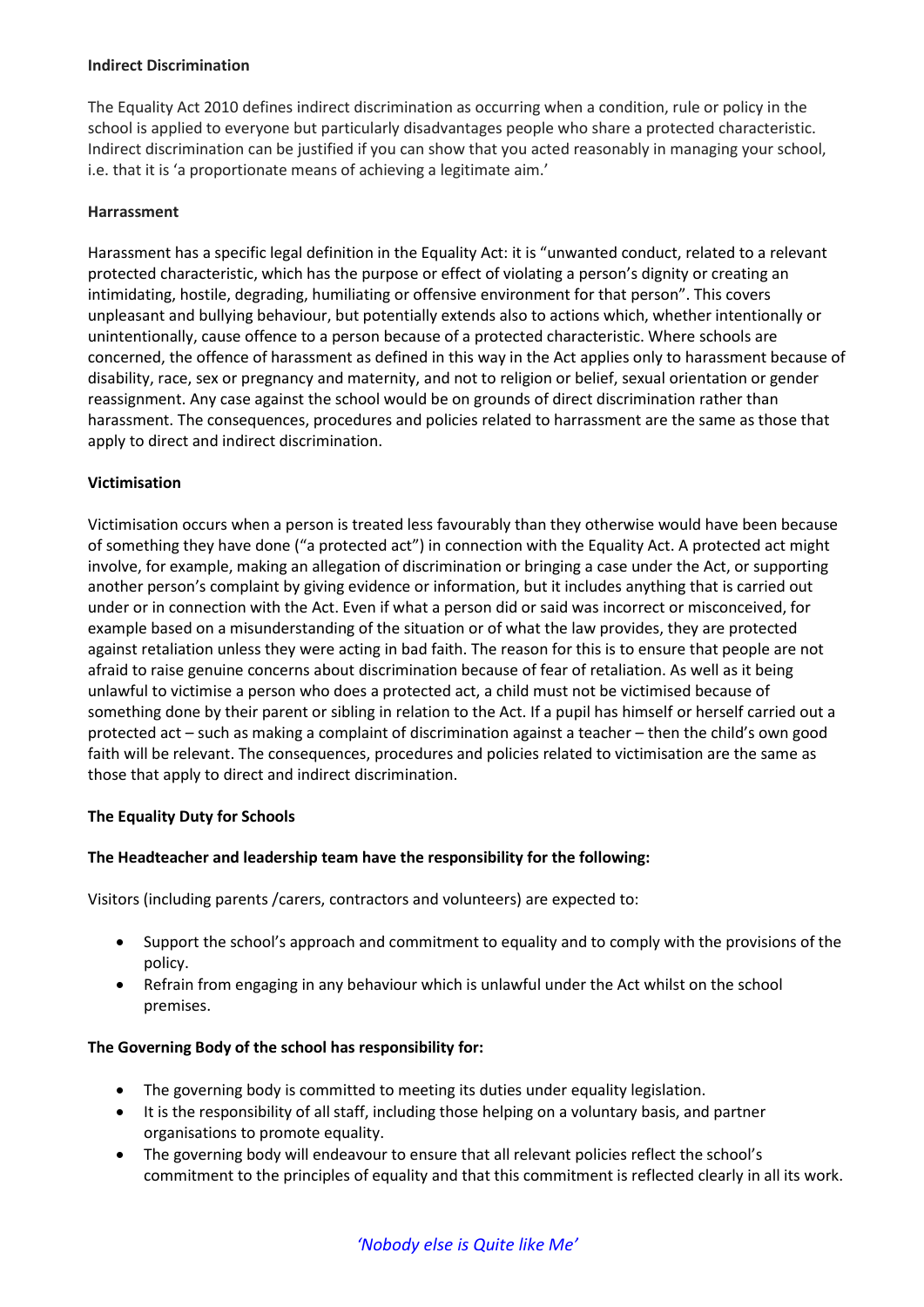The school ensures the involvement of staff and governors and, where appropriate, takes steps to enable the contribution of pupils and their parents/carers and other relevant parties. Members of the school community will be kept informed of Equality and Diversity initiatives being undertaken.

# **All members of staff are responsible for:**

- Being aware of their responsibilities under the Act and this policy, and recognise that they have a role in their day-to-day work to promote equality, inclusion and strong community relations**;**
- Highlighting any training they require developing their responsibilities under the Act;
- Dealing fairly and professionally with any incidents of bullying and discrimination;
- Promoting an inclusive and collaborative ethos in their lessons and being role models for equal opportunities through their words and actions.

# **Recruitment and training**

The school adheres to recruitment and selection procedures which are fair, equal and in-line with statutory duties, safeguarding procedures and local authority guidance.

- Selection criteria and procedures will be regularly reviewed to ensure that individuals are selected, promoted and treated on the basis of their relevant merits and abilities
- All employees who are involved with recruitment and selection have a responsibility to ensure that they have received the appropriate training to enable them to act in a fair and lawful manner and to ensure that no unlawful act of unfair discrimination occurs.
- This policy will be made available to all employees, new employees and job applicants.
- All new employees are given a full induction, including information about relevant policies.

Appropriate provision is made for leave of absence for religious observance for pupils and staff.

# **Anti-Bullying**

Bullying is hurting a person deliberately, where it is difficult for those bullied to defend themselves. It is described as a deliberate act carried out to cause distress solely in order to give a feeling of power, status or other gratification to the person bullying. It can be a single incident that has a lasting effect upon the victim, or it may be a pattern of repeated behaviour that takes place over time.

# **Bullying is:**

- Meant to hurt or intended to cause distress;
- Deliberate including harassment and victimisation as described below;
- May be repeated over a period of time;
- An imbalance of power;

# **Bullying manifests itself in several ways:**

- Physical (e.g. hitting, kicking, theft);
- Verbal (e.g. name calling);
- Indirect (spreading rumours, excluding someone);
- 'Cyber-Bullying' or 'Virtual' bullying (the use of technology and/or social media to bully an individual).

At Vernon we do not accept bullying of any kind. We encourage all children adults to recognise that they have a role and responsibility to themselves and others so they understand how to promote equality, inclusion and positive community relationships. If bullying has been alerted, a full investigation will occur and actions will be taken, in accordance with our behaviour management and anti-bullying procedures. In line with our Safeguarding procedures, action plans will be produced, enabling all parties to be supported through this process and beyond.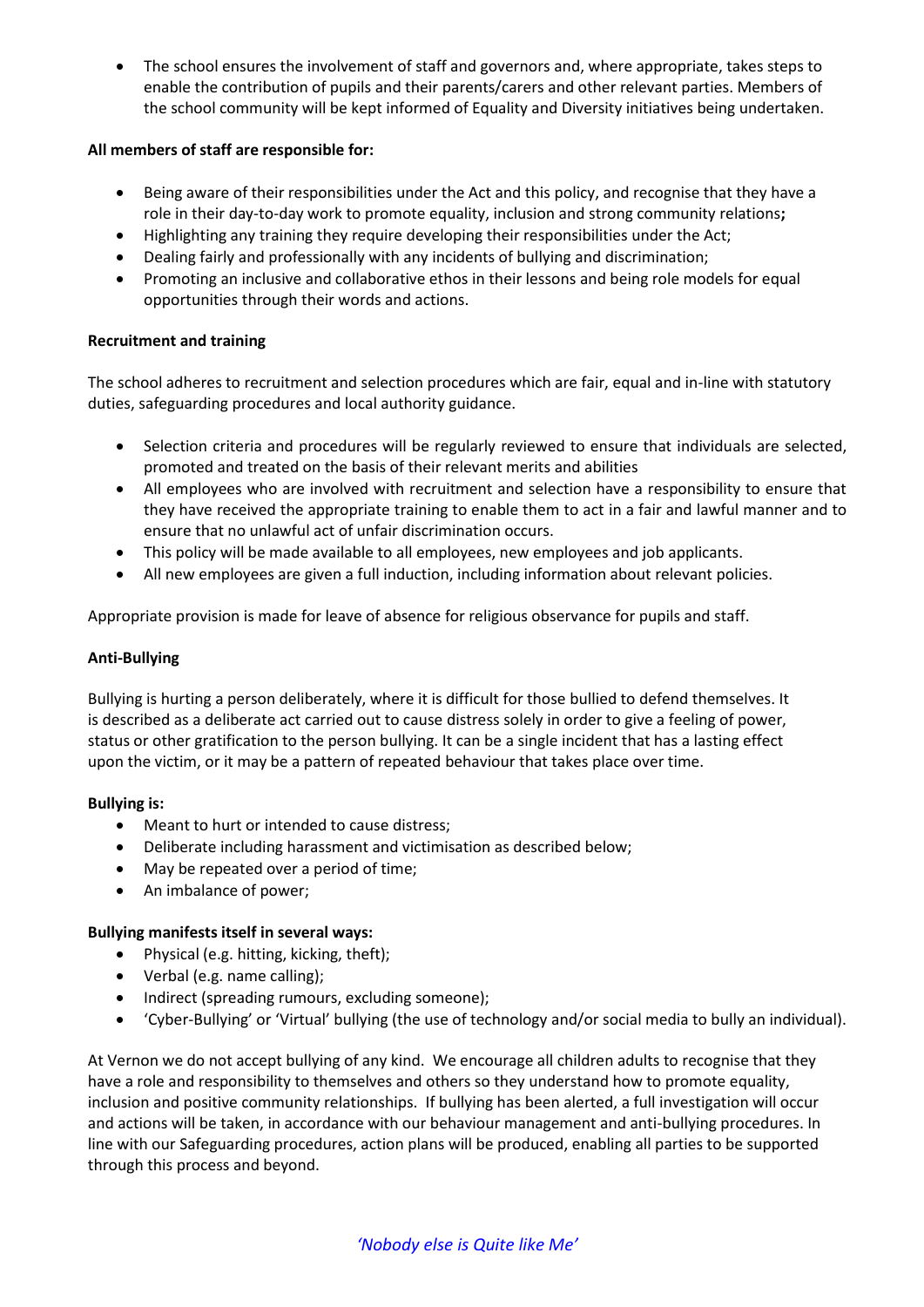Support is also given to both victims and perpetrators. Children displaying unacceptable behaviour, including harassment and victimisation will be signposted to the pastoral support team in school (children and families will be supported through this process). Where appropriate signposting to external agencies can be required (see below):

- Education welfare;
- Educational psychology department;
- Police:
- Family doctor;
- School health;
- CAMHS (Child and Adolescent Mental Health Service);
- CEAT (Cheshire East Autism Team);
- Counselling services;
- Family support services.

In the event of the need to exclude a pupil for a fixed term, the headteacher would support parents/carers and child through the exclusion process. Further information about the exclusion process is detailed in the behaviour policy.

# **Special Educational Need Disability (SEND):**

# **A child or young person has SEND if they have a learning difficulty or disability that calls for Special Educational provision to be made for him or her.**

A child of compulsory school age or a young person has a learning difficulty or disability if he or she:

- Has a significantly greater difficulty in learning than the majority of others or the same age;
- Or has a disability which prevents or hinders him or her from making use of facilities of a kind generally provided for others of the same age in mainstream schools.

Pupils with SEND (Special Educational Needs and/or Disability) are fully included in all aspects of school life. We celebrate the learning for all pupils and where significant adjustments are needed, we endeavour to work collaboratively with external agencies, child and family members to meet the need/s of the child.

# **Discrimination arising from a Disability**

With regard to a disability there are two further types of unlawful behaviour. These are:

- Discrimination arising from a disability;
- A failure to comply with the duty to make reasonable adjustments.

Discrimination arising from a disability is when a disabled person is discriminated against because of something that is a consequence of their disability. This is unlawful unless the discrimination can be justified. The duty to make reasonable adjustments now extends to a duty to provide auxiliary services and aids.

'The duty to make reasonable adjustments means that where a school places a disabled pupil or member of staff at a disadvantage compared to other pupils or members of staff. The school must take reasonable steps to try and avoid that disadvantage.'

Auxiliary aids or services are things or persons which help children in their learning, whether a school should provide an auxiliary aid or service is a question of reasonableness in all the circumstances of the case.

# **Accessibility**

The main priorities of the Accessibility Policy are to ensure that disabled people have:

An accessible school environment;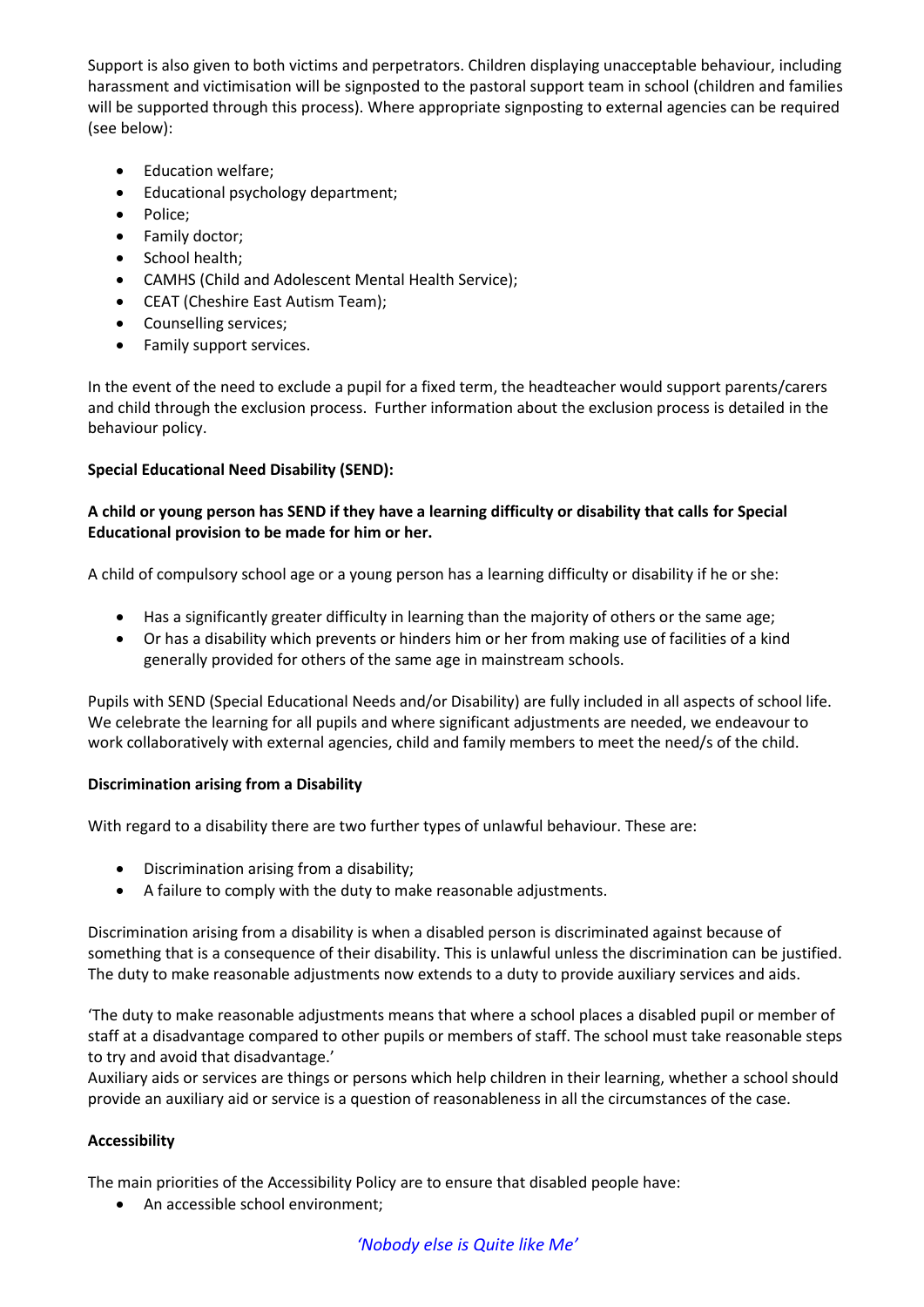- Equal access to the curriculum;
- Equal access to training and personal development;
- Appropriate means of information sharing and communication.

This is achieved in-line with the Strategic School Development Plan. For further information refer to the Accessibility policy.

### **Diversity**

The concept of diversity encompasses acceptance and respect. It means understanding that each individual is unique, and recognising our individual differences. These can be along the dimensions of race, ethnicity, gender (including gender re-assignment), sexual orientation, socio-economic status, age, physical abilities, religious beliefs, political beliefs, or other ideologies. It is the exploration of these differences in a safe, positive, and nurturing environment. It is about understanding each other and moving beyond simple tolerance to embracing and celebrating the rich dimensions of diversity contained within each individual.

At Vernon we are mindful that diversity means more than just acknowledging and/or tolerating difference. Diversity is a set of conscious practices that involve:

- Understanding and appreciating interdependence of humanity, cultures, and the natural environment;
- Practicing mutual respect for qualities and experiences that are different from our own;
- Understanding that diversity includes not only ways of being but also ways of knowing;
- Recognising that personal, cultural and institutionalised discrimination creates and sustains privileges for some while creating and sustaining disadvantages for others;
- Building alliances across differences so that we can work together to eradicate all forms of discrimination.

### **Uniform**

At Vernon the Headteacher and Governing body determines the guidelines about school uniform and aspects of appearance such as hair, jewellery and make up.

Although the Equality Act does not specifically deal with school uniforms, the SLT and Governing body exercise due regard to equality law and to obligations under the Human Right's act 1998 when making decisions in this regard. Sensitivity is shown to the needs of different groups when determining reasonable adjustments.

# **Safeguarding**

All staff at Vernon Primary believes that our school should provide a caring, positive, safe and stimulating environment that promotes the social, physical and moral development of the individual child.

The aims of this policy are:

- To support the child's development in ways that will foster security, confidence and independence;
- To provide an environment in which children and young people feel safe, secure, valued and respected as well as feel confident and know how to approach adults if they are in difficulties, believing that they will be effectively listened to;
- To raise the awareness of all teaching and non-teaching staff of the need to safeguard children and their responsibilities in identifying and reporting possible cases of abuse;
- To provide a systematic means of monitoring children at risk of harm (CPOMs system in use);
- To emphasise the need for good levels of communication between all members of staff, for example: the reporting of continuous absence from school;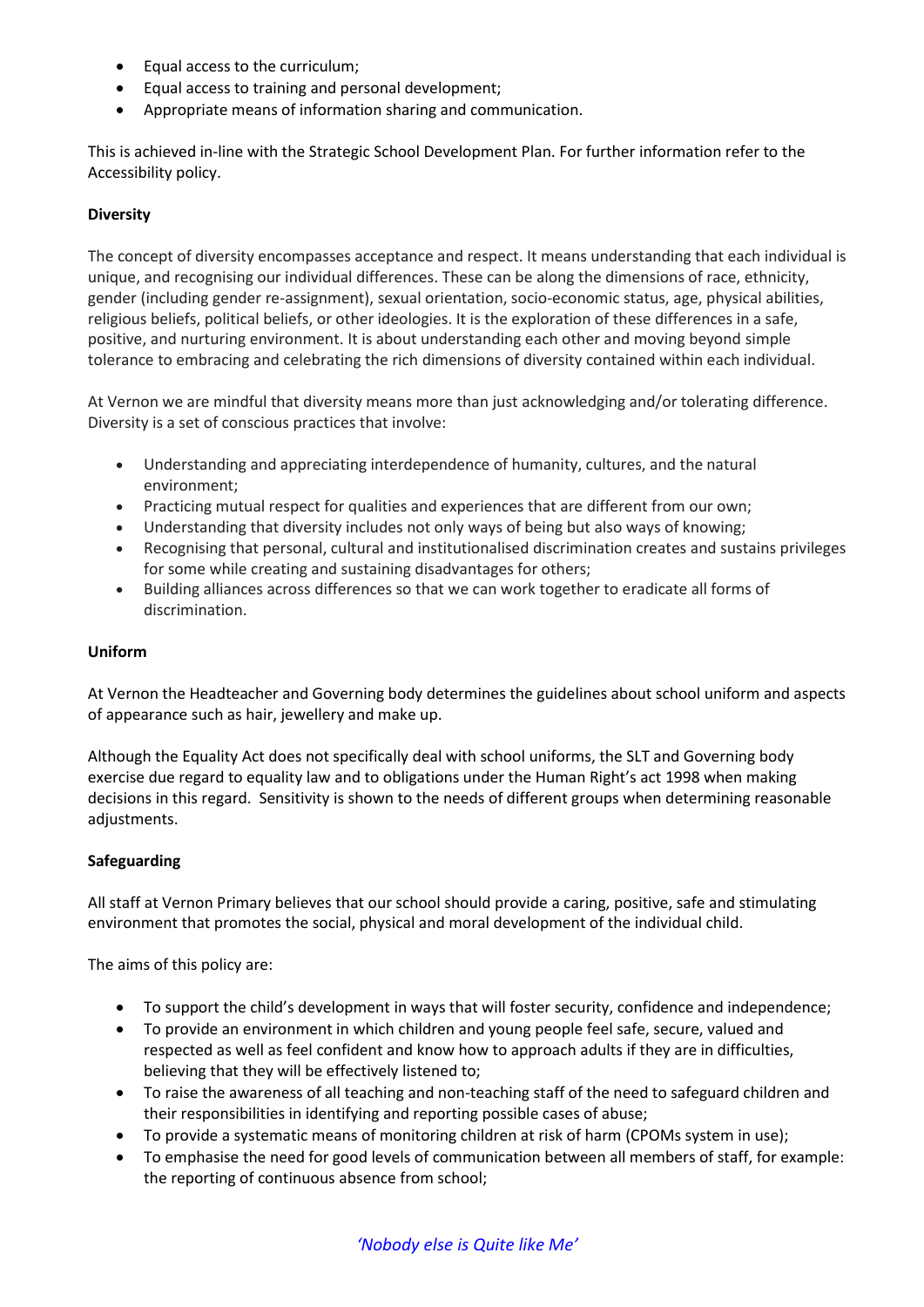- To develop and promote effective working relationships and reporting between other agencies, in particular the Police and Social Care;
- To ensure that all staff working within our school who have substantial access to children have been checked as to their suitability, including verification of their identity, qualifications and a satisfactory DBS check (accordance to guidance), and a central record is kept for audit purposes.

For further information on safeguarding please refer to our Safeguarding policy.

#### **Monitoring and review**

At Vernon, we celebrate and value all forms of achievement. We promote a reward system throughout the school and appropriate to each developmental stage that is based on positive reinforcement. At the forefront of all practices is the schools mission statement: 'Nobody else is quite like me!'

Self-assessment provides all pupils with opportunities to take responsibility for their own learning through regular reflection and feedback on their progress giving all pupils full opportunities to demonstrate what they know and can do and, therefore, to benefit from the process.

Often through face to face discussions, questionnaires and surveys, Vernon primary school uses a range of mechanisms to consult with and obtain feedback from its pupils, parents/carers and staff as well as other interested parties.

### **Dealing with Breaches**

The commitment and approach to equality is of high importance and is embedded in our practices; therefore, we take breaches of the Equality Act seriously. At Vernon, we ensure that any complaints and evidence of a failure to comply with this policy are thoroughly investigated and are dealt with as determined by the Headteacher and /or Deputy Headteacher (and/or Governing Body), as appropriate.

Under the schools disciplinary procedures, discriminatory acts will be dealt with as misconduct where appropriate to do so. Sexual harassment may also amount to a criminal offence and may lead to police involvement. Harassment may also be an offence under the Protection from Harassment Act 1997 (which is not limited to circumstances where the harassment relates to a protected characteristic). Serious acts of discriminatory behaviour, including acts of harassment, could amount to gross misconduct and could lead to dismissal without notice.

#### **Complaints procedure**

Many concerns and minor complaints can be resolved quickly and informally through the class teacher or another member of staff, depending upon the nature of the complaint. All complaints will be dealt with in a transparent way and as quickly as is reasonably practical. All parties will be kept informed during the investigation of a complaint and of the outcome except where this is confidential e.g. in the case of a staff disciplinary process.

It is important that complaints are dealt with as expeditiously as possible. All correspondence to the school or governors should be by email or letter care of the school office, and not to the home address of any governor. The school endeavours to have a full discussion of any complaints raised, with a view of resolving issues informally before moving into the formal stages of procedure.

#### **Resolving complaints**

At each stage in the procedure school will want to consider the ways in which your complaint can be resolved which may include acknowledging that your complaint is valid in whole or in part. In addition, it may be appropriate to offer one or more of the following: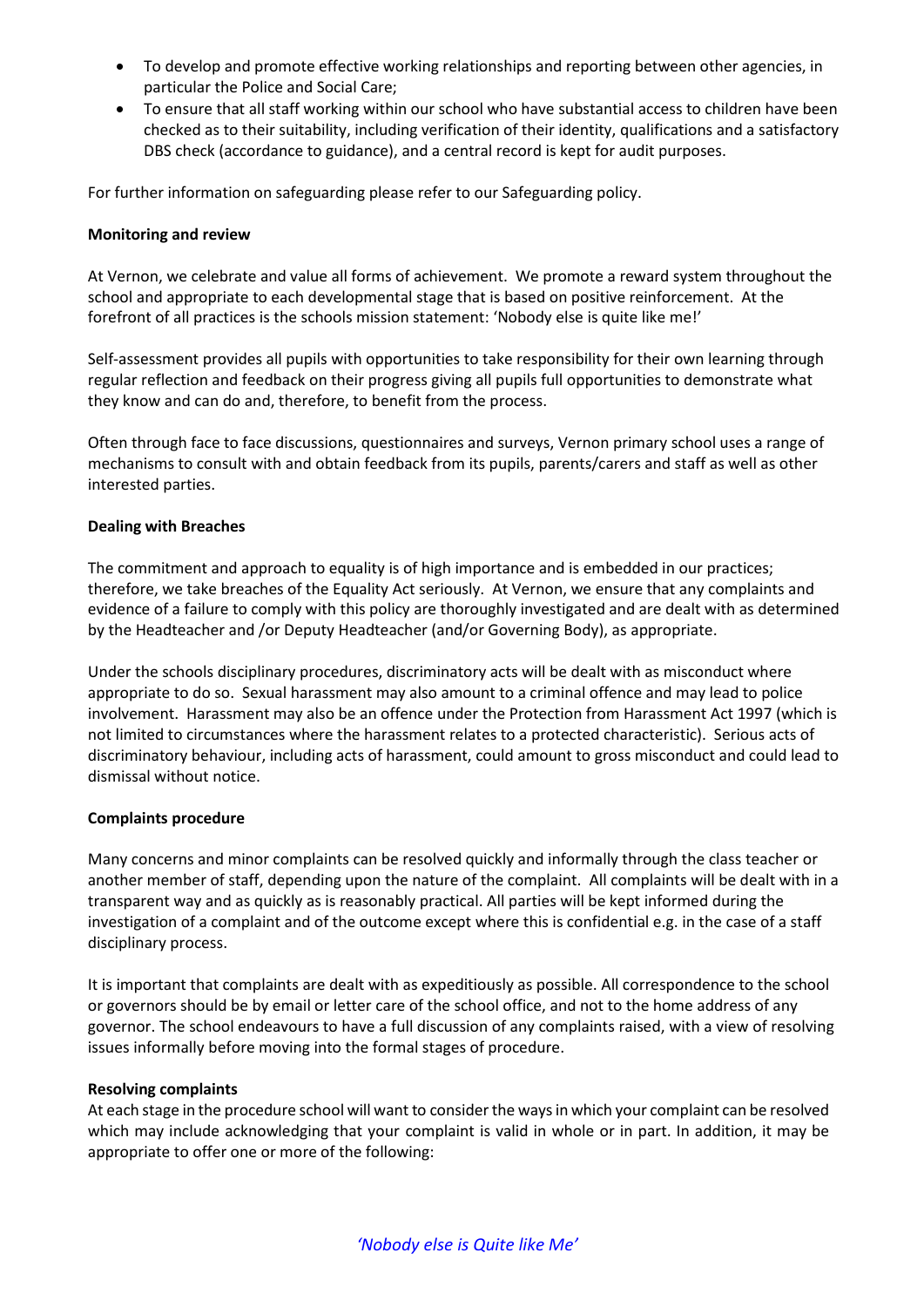- An apology;
- An explanation;
- An admission that the situation could have been handled differently or better;
- An assurance that the event complained of will not recur;
- An explanation of the steps that have been taken to ensure that it will not happen again;
- An undertaking to review school policies in light of the complaint.

At each stage a person will be asked to state what action they feel might resolve the issue. For further details please refer to the schools Complaints Procedure policy.

### **Related documents:**

Accessibility Policy; SEND Policy; Behaviour Policy; Safeguarding Policy; Anti-Bullying Policy

# **Availability of equality information:**

This policy is available in the following ways:

- On the school website;
- As a paper copy from the school office;
- As part of the school's induction process for new staff and Governors;
- As part of equality training for existing staff.

**Members of the working party**: Karen Wood (Pastoral Manager and Safeguarding Lead), Jo Carvell (Headteacher and Safeguarding Deputy); Sarah Kiely (Deputy Headteacher and SENDCo); Kerry Walmsley (Safeguarding Deputy and member of SEND Team), Ashley Hickson (Chair of Governors).

**Policy Date: March 2021**

**Review Date: March 2025**

**Ratified by Governors: March 2021**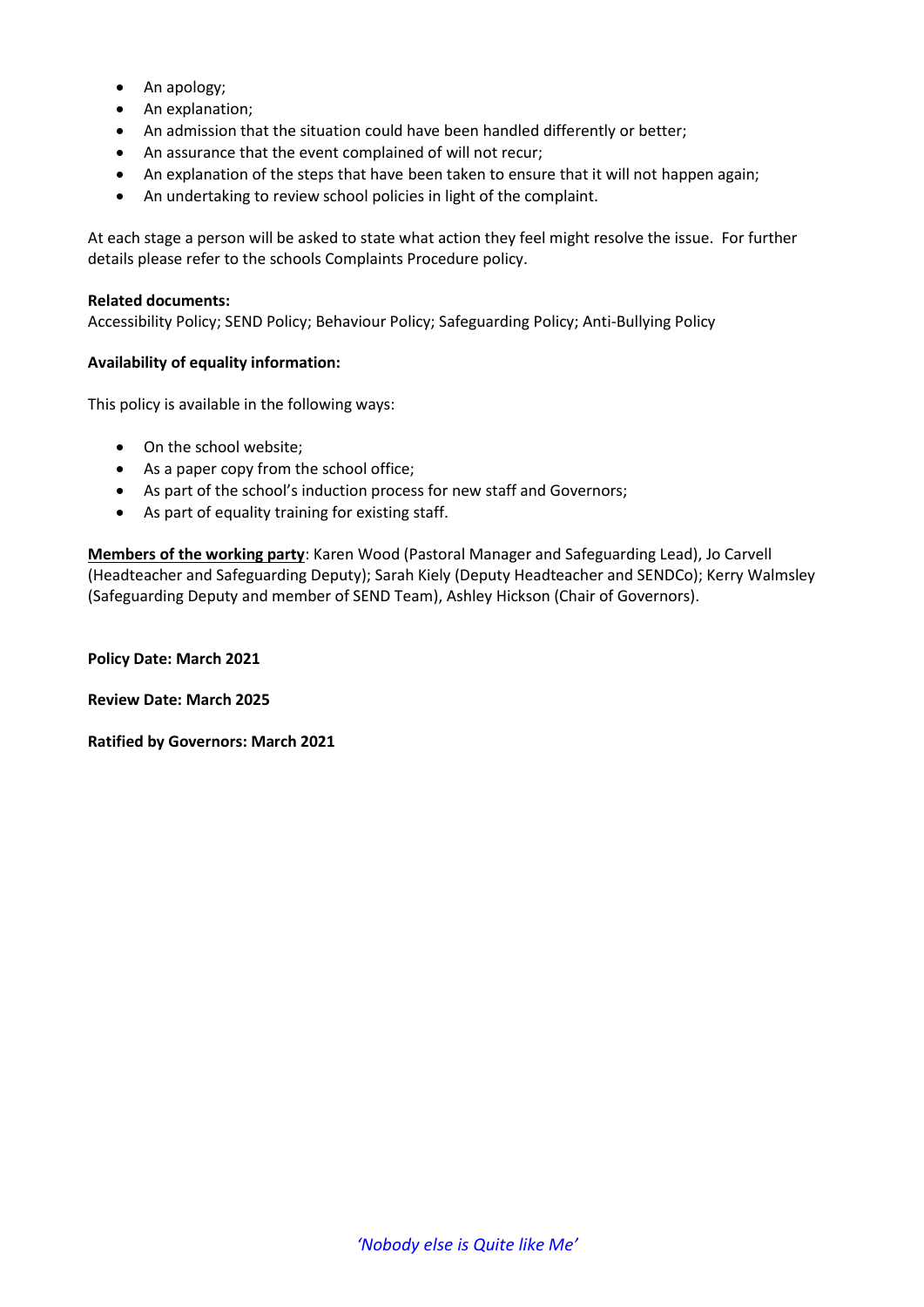# **Appendix A The School's Current Equality Objectives**

| <b>Vernon Primary School</b><br><b>Equality Objectives 2021-2022</b>                                                                                                                       |                                                                                                                                                              |                                                                                                                                                                                                                                                                                                                                                                                                                                                                                   |                                                          |                                                                 |  |
|--------------------------------------------------------------------------------------------------------------------------------------------------------------------------------------------|--------------------------------------------------------------------------------------------------------------------------------------------------------------|-----------------------------------------------------------------------------------------------------------------------------------------------------------------------------------------------------------------------------------------------------------------------------------------------------------------------------------------------------------------------------------------------------------------------------------------------------------------------------------|----------------------------------------------------------|-----------------------------------------------------------------|--|
| <b>Objectives</b>                                                                                                                                                                          | <b>Outcomes</b>                                                                                                                                              | <b>Actions to achieve outcomes</b>                                                                                                                                                                                                                                                                                                                                                                                                                                                | <b>Key people</b><br>responsible                         | <b>Timescale</b>                                                |  |
| To improve the<br>progress &<br>attainment of all PP<br>pupils so that the<br>difference between<br>their outcomes and<br>those of other<br>pupils nationally<br>decreases.                | Pupil Premium<br>Strategy<br>Statement which<br>clearly states the<br>rationale behind<br>decisions made<br>regarding the use<br>of PP money and<br>actions. | Regular observations and<br>$\bullet$<br>planning scrutinies will be<br>undertaken by the SLT.<br>PP progress will be tracked<br>$\bullet$<br>across the year to ensure<br>interventions are put in place.<br>Accountability of standards:<br>$\bullet$<br>teachers to ensure at Pupil<br>Progress meetings that PP<br>children are identified and set<br>targets for them to make<br>accelerated progress.                                                                       | A.Gurney<br><b>SLT</b><br>All teachers                   | Monitor<br>Termly &<br>measure<br>the impact<br>by July<br>2022 |  |
| To address any<br>gender differences<br>in the outcomes<br>across the school                                                                                                               | Gender<br>differences in all<br>subjects to<br>decrease term on<br>term                                                                                      | All teachers to use data to<br>$\bullet$<br>identify any gender differences.<br>All teachers create a curriculum<br>$\bullet$<br>which will be engaging for boys<br>to develop their writing.<br>Regular pupil progress meeting<br>to monitor outcomes<br>Curriculum subject leads to<br>$\bullet$<br>analyse and address gender<br>issues where relevant                                                                                                                         | <b>SLT</b><br>All teachers<br>including<br>subject leads | Monitor<br>Termly &<br>measure<br>the impact<br>by July<br>2022 |  |
| To positively<br>promote the<br>inclusion/provision<br>of all pupils with a<br>range of need<br>including pupils with<br>a high level of both<br>physical and<br>learning needs<br>(SEND). | Pupils with<br>barriers to<br>learning with<br>fully participate<br>in the full life of<br>the school.                                                       | Use of range of teaching<br>$\bullet$<br>strategies that ensures we meet<br>the needs of all pupils.<br>We ensure equality of access for<br>$\bullet$<br>all pupils to a broad and<br>balanced curriculum, removing<br>barriers to participation.<br>Our school accessibility plans are<br>$\bullet$<br>regularly updated.<br>Regular pupil progress meeting<br>will identify and track those<br>children with specific processing<br>difficulties e.g. dyslexia,<br>dyscalculia. | SENDco<br><b>SLT</b><br>All teachers &<br>staff          | Monitor<br>Termly &<br>measure<br>the impact<br>by July<br>2022 |  |
| To encourage the<br>engagement of girls<br>in sports clubs.<br>To target the least<br>active children to<br>take part in a sport<br>and to increase<br>uptake for those<br>children.       | Evidence to be<br>tracked to gain<br>the Gold P.E<br>Mark Award.                                                                                             | Data collection of the number of<br>$\bullet$<br>girls taking part in sports related<br>clubs.<br>Pupil voice to ascertain the views<br>$\bullet$<br>of girls towards sport clubs.<br>Promotion competitive sports<br>$\bullet$<br>(athletics comp.) Open to both<br>genders.<br>Personal invites to after school<br>$\bullet$<br>sports clubs/competitions for the<br>least active children.                                                                                     | Zoe Wildig                                               | <b>July 2022</b>                                                |  |
| To improve<br>attendance of<br>disadvantaged<br>children                                                                                                                                   | Gap in<br>attendance<br>between<br>disadvantaged                                                                                                             | Half termly monitoring to<br>$\bullet$<br>identify pupils and agree follow-<br>up actions including working with<br>parents/carers.                                                                                                                                                                                                                                                                                                                                               | Headteacher<br>Pastoral<br>manager                       | <b>July 2022</b>                                                |  |